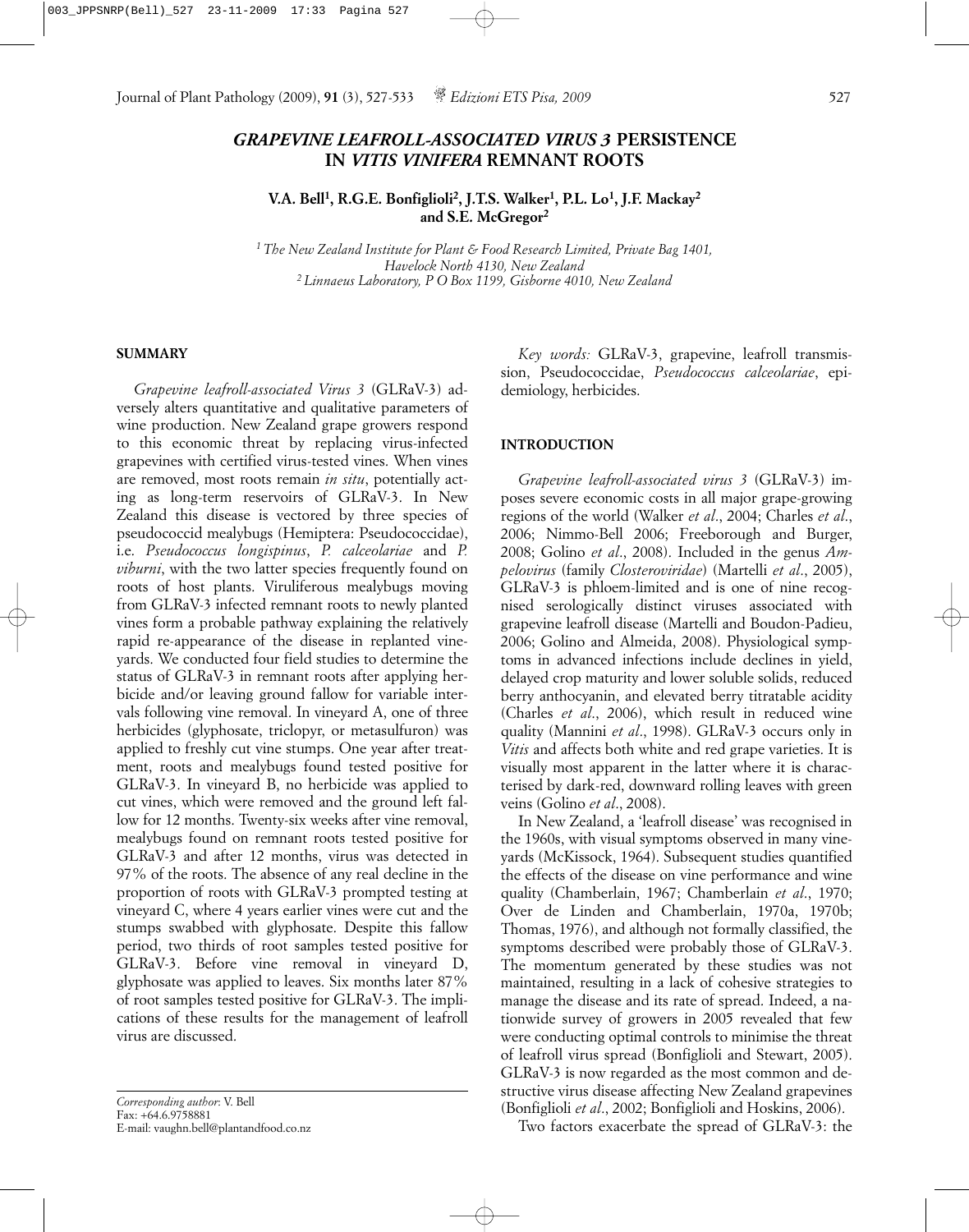use of infected propagating material (Golino *et al*., 2008) and insect vectors (Charles *et al*., 2006). To manage the quality of new plantings for New Zealand's rapidly growing wine industry, the sector implemented the New Zealand Grafted Grapevine Standard (Nimmo-Bell, 2005). One objective was to deliver high-health rootstock and scion wood that had been rigorously tested for the absence of GLRaV-3. This initiative, coupled with recent publicity, raised awareness of GLRaV-3 to a point where few New Zealand growers would now risk using non-certified planting stock.

Pivotal to the success of the grafted grapevine standard is reducing the level of pressure exerted by insect species capable of transmitting GLRaV-3. Especially problematic are mealybugs (Hemiptera: Pseudococcidae), which are phloem feeders. Worldwide, a number of mealybug species have been identified as vectors of GLRaV-3. In New Zealand, three species have been recorded in vineyards: *Pseudococcus longispinus*, *P. calceolariae*, and *P. viburni* (Charles, 1993). All are vectors of GLRaV-3 (Petersen and Charles, 1997; Golino *et al*., 2002).

Today, mealybugs are regarded as the most important pest group in New Zealand vineyards. While some aspects of the biology of these species are known (Charles, 1981; Wakgari and Giliomee, 2003) other aspects remain poorly understood. For example, *P. calceolariae* is frequently found on grapevine roots but the proportion of the vineyard population on roots at any point in time and its relative mobility in this environment remain unknown. This subterranean behaviour confounds efforts to monitor populations on grapevines and may also mitigate biological control and the effects of contact insecticides (e.g. buprofezin) (Godfrey and Pickel, 1998; Walton and Pringle, 2004).

Following the removal of vines infected with leafroll virus, New Zealand growers often report visual symptoms of the disease appearing within 12–18 months of a block being re-planted. New sources of infection typically appear as random occurrences but because of the grafted grapevine standard and adherence to sourcing vines from accredited nurseries only, we believe it is increasingly unlikely the disease was introduced via the nursery. In South Africa, a similar distribution of young virus-infected vines was found to be spatially correlated with an earlier vineyard that contained a high incidence of GLRaV-3 (Pietersen, 2004). The same author (Pietersen, 2004) argued that this mode of disease spread might be attributed to the survival of viruliferous mealybugs on residual vine roots during the interval between the removal of the old vineyard and the re-establishment of the new one. In other words, remnant roots may act as long-term reservoirs of GLRaV-3.

Until very recently, roots were not considered to be an important part of vine removal. Vines were either cut (leaving all roots behind) or pulled from the ground (re-

moving perhaps only 20% of the roots). For cut vines, it was widely believed that an immediate application of herbicide to the surface of a freshly cut stump would kill the roots. Historically, the herbicide of choice was glyphosate, and, although its use was specifically aimed at preventing shoot re-growth from rootstocks, in recent years it was thought it might also offer prospects for eliminating leafroll virus. However, there is no efficacy information supporting the use of glyphosate to kill grapevine stumps and roots (Young, 2009) and we could find nothing in the literature linking its use to the elimination of GLRaV-3. Given the New Zealand wine sector's reliance on glyphosate, it was important to establish the efficacy of this product when developing protocols for managing this disease.

In this paper we report on four field studies undertaken during 2007 and 2008, following the removal of vineyard blocks of vines that were infected with GLRaV-3. In each vineyard, differing protocols were used to facilitate vine death and/or vine removal. The objective of each study was to determine the GLRaV-3 status in remnant vine roots at variable intervals following the respective treatments adopted at each site.

# **MATERIALS AND METHODS**

**Study sites and trial designs.** The vineyards were located around Hastings, Hawke's Bay, on the east coast of New Zealand's North Island (39°65´S 176°83´E). One vineyard was a small (0.27 ha) non-commercial research property with cv. Chardonnay vines on rootstock 3309, which were planted in 1993. The other three vineyards were commercial properties where treatment strategies or vine removal protocols were decided by vineyard managers. The studies reported here were therefore designed around the unique circumstances of each vineyard operation.

**Comparison of stump-applied herbicides.** At the non-commercial vineyard, budwood from each of the 48 vines used in the study was virus tested (as described below) in early May 2007. All samples tested positive for GLRaV-3. Two weeks later, the trunk of each vine was cut *ca*. 15 cm above ground and a vertical 1-cm diameter hole was drilled 2 cm into the cut surface to create a reservoir. One of three herbicides, Roundup® Renew (200 ml/200 ml water; active ingredient glyphosate), Answer® (15 g/l; a.i. metasulfuron) or Grazon® (50 ml/l; a.i. triclopyr) was applied with a small paint brush at 5 ml per stump for all treatments, to stumps within 30 seconds of a trunk being cut. An organo-silicone spreader-penetrant (Boost® Penetrant, 1 ml/l) was added to each herbicide. The study included an untreated control with each treatment replicated four times. Pending root extraction, the stumps re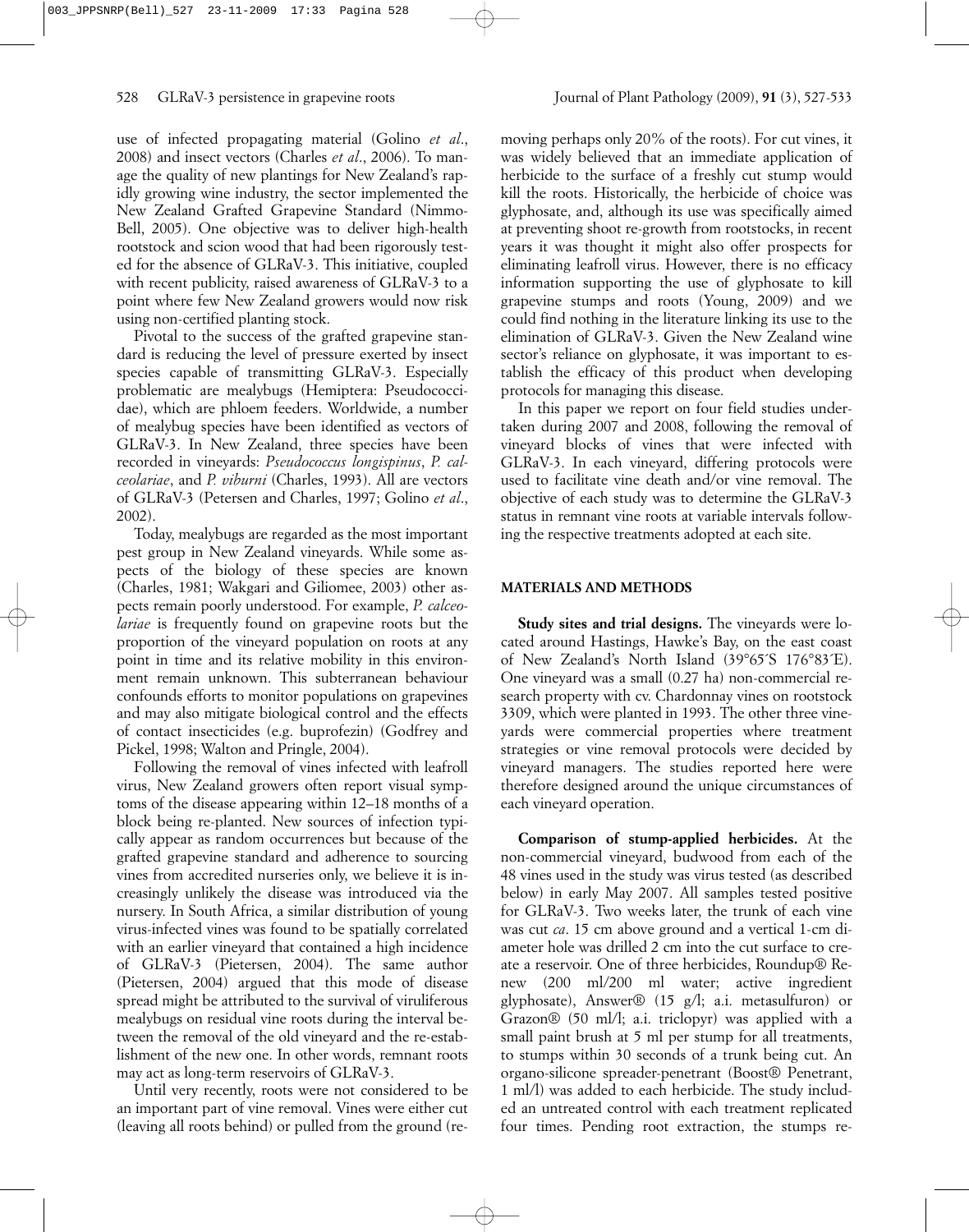mained undisturbed for the duration of the study.

To measure virus persistence over time, root sampling was undertaken six days after treatment and again at weeks 9, 20 and 51. In week 51, two samples returned a negative ELISA result, so these were re-tested using real-time RT-PCR.

**Fallow study 1.** In August 2007, a 1.0-ha block of 25 year-old own-rooted cv. Gewürztraminer vines heavily infected with GLRaV-3 was removed from a commercial vineyard. Herbicide was not applied before vine removal and the block was to remain unplanted (fallow) for 12 months. Before vine removal, budwood was collected from 10 vines within each of three randomly selected plots (9 x 12 m), separated from each other by 50 m. Budwood was tested for GLRaV-3 and all 30 samples were virus-positive.

The vines were removed using a large 'L'-shaped steel blade mounted onto the bucket of a front-end loader. The roots were cut to a depth of *ca.* 300 mm and *ca.* 150 mm out from the vine trunk on both sides of the row. This technique successfully removed all aerial parts but only a relatively small proportion of the root system, particularly of older vines.

On 11 February 2008 (6 months after vine removal), remnant roots were extracted from the three plots using a 3-tonne digger (n=10 samples per plot). Each sample consisted of two root fragments with a minimum length of 150–200 mm and a minimum diameter of *ca.* 10 mm. In all the studies reported here, root samples collected were first checked for the presence of mealybugs. Any found were transferred into individually numbered vials for species identification and real-time RT-PCR testing for GLRaV-3.

The block remained fallow until a second root extraction was undertaken on 23 July 2008 (49 weeks after vine removal). However, by this time, the infrastructure in the block (posts, wires, irrigation) had been re-established, which meant the digger had difficulty manoeuvring within the three plots described above. Instead, remnant roots were recovered at *ca.* 10 m intervals along one of the four vine rows. All root samples collected were tested for the presence of GLRaV-3, as described below.

**Fallow study 2.** This large commercial vineyard contained many blocks with high rates of GLRaV-3 infection. In 2004, the proprietors progressively removed blocks as part of a programme to eliminate leafroll virus. Remnant roots were sampled from a 1.0-ha ownrooted cv. Merlot block planted in 1981. The vines were removed in August 2004 and the block had remained fallow since. No formal assessment of GLRaV-3 infection rates was made before the vines were removed, but at the time it was estimated that >95% of the vines were infected with this disease. Hence it was assumed that remnant roots would have originated from diseased vines.

In 2004, the vine trunks were cut *ca.* 150 mm above ground and *ca.* 5 ml of glyphosate (200 ml/200 ml water) was swabbed directly onto the cut surface of each stump. During the 4-year interval between vine treatment and root extraction, the block was periodically cultivated, but a formal programme to remove vine roots was not undertaken. In late July 2008, a 3-tonne digger was used to extract remnant roots from 10 randomly selected plots. Each sample consisted of at least two root fragments with a minimum length of 150-200



**Fig. 1.** GLRaV-3 infection status among remnant roots collected from the research vineyard for 12 months to May 2008 in the comparison of stump-applied herbicides trial. Gra=Grazon®; R/up= Roundup® Renew; Ans=Answer®; Unt=Untreated control (n=4 samples/treatment/sampling date). Figures in brackets denote weeks since herbicide application. Samples were ELISA tested except in week 51 when two inconclusive results were re-tested using real-time RT-PCR.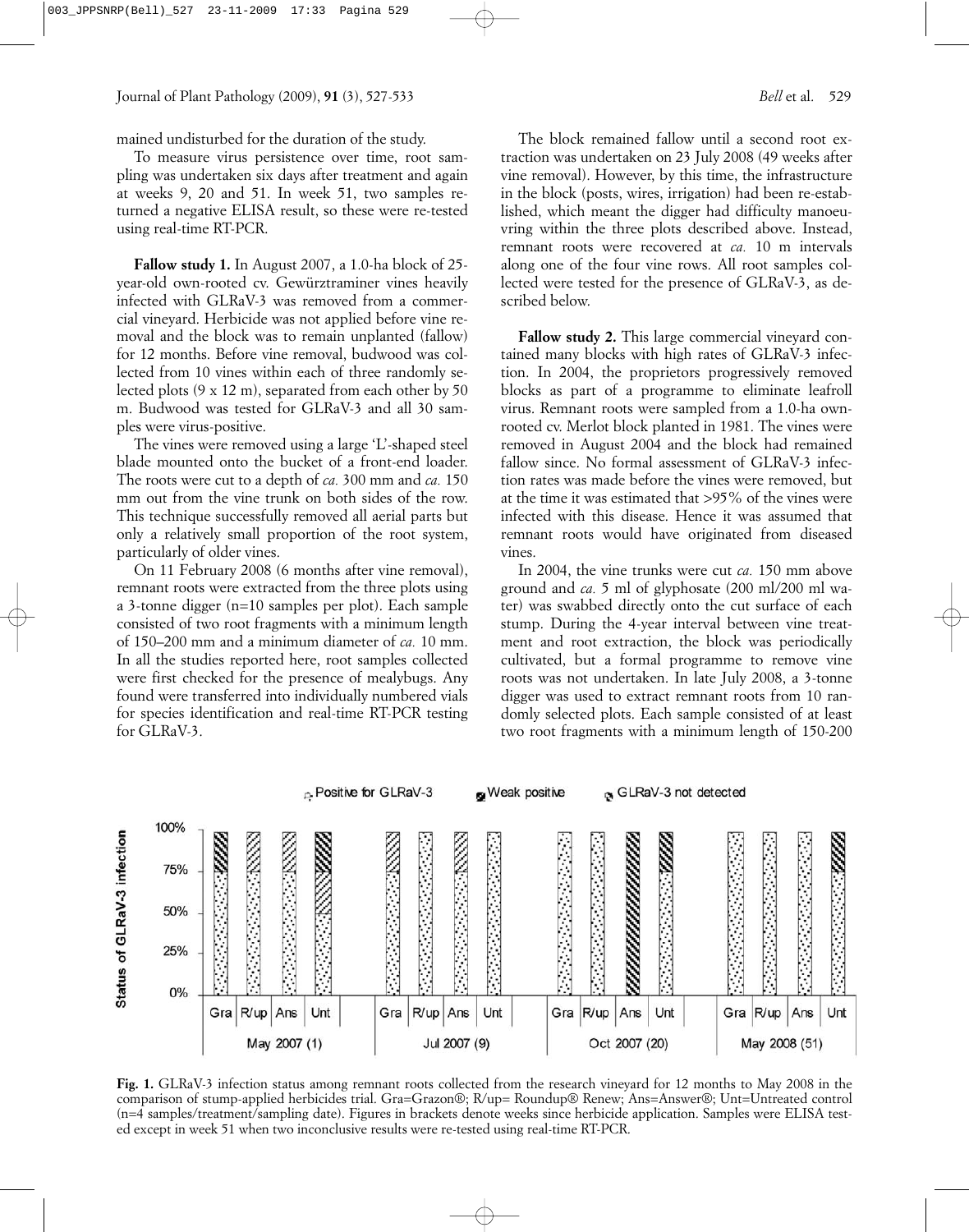

**Fig. 2.** GLRaV-3 status among remnant roots collected from a commercial vineyard in the Fallow study 1, 26 weeks (February 2008) and 49 weeks (July 2008) after the roots were cut and vines removed. Roots were initially ELISA tested (n=30 root samples per date) and where no virus was detected, a sub-sample was re-analysed by real-time RT-PCR (3 root samples in February only).

mm and a minimum diameter of *ca.* 10 mm, and was tested for the presence of GLRaV-3 as described below.

**Foliar-applied herbicide.** The third commercial vineyard contained 15-year old cv. Pinot Noir vines on SO4 rootstock. In mid March 2008, the vine foliage was sprayed with glyphosate (boom spray, 1 l/100 l water). In mid July, budwood samples were collected from 30 randomly selected vines spread across the block. ELISA confirmed all samples were positive for GLRaV-3. The vines remained *in situ* until mid August at which time the roots were cut (using the 'L'-shaped blade described above) and the vines removed. There was no targeted programme for vine root removal. In mid September 2008, a 3-tonne digger was used to extract remnant roots from 15 randomly selected plots. The root samples, which were a minimum length of 150-200 mm and a minimum diameter of 8 mm, were tested for the presence of GLRaV-3.

**GLRaV-3 testing.** ELISA and real-time PCR methods were used to test for GLRaV-3. A sample of 100 mg of cortical root phloem material was taken from three locations per root sample. These were combined and homogenised in 3 ml of extraction buffer as described by Bioreba (http://www.bioreba.ch/files/tecinfo/TI\_ Buffer\_formulation.pdf). Two ml of each sample were then centrifuged for 1 min at 16,000*g* and 200 µl were processed in a DAS-ELISA as per manufacturers' instructions (Bioreba, Switzerland and Sediag, France). Samples with a normalised absorbance reading of 3-fold higher than background levels were considered positive.

Detection of viral RNA was performed using two independent real-time PCR assays. RNA from 150 mg of

cortical root material was extracted using published procedures (MacKenzie *et al*., 1997) and cDNA synthesised using Transcriptor reverse transcriptase (Roche Applied Science, USA), primed with a mix of random primers and oligodT following the manufacturer's instructions. Extraction controls were employed to guard against sample carry-over during the RNA extraction process and no template PCR reactions were used. Realtime PCR analyses were performed with SYBR Greenbased methods on a LightCycler 480 instrument (Roche Applied Science, USA). Primers for one of the assays were described by Osman and Rowhani (2006), while the other assay was designed at Linnaeus laboratory (manuscript in preparation). Two assays were employed due to the high sequence variation seen in this virus. Reactions were performed in 96-well format with 10 µl reactions, 2.5 µl of cDNA, 0.3 µM each primer and 1x LightCycler 480 SYBR Green Master (Roche Applied Science, USA). Reactions were cycled using the Linnaeus virus template of 95°C for 5 min initial denaturation followed by 45 cycles consisting of 95°C for 5 sec, 60°C for 5 sec and 72°C for 11 sec. Melting curve analysis was subsequently done to verify resulting amplicon identity. Amplification by either (or both) primer sets was considered a positive result. For real-time PCR testing of mealybugs, individual mealybugs were homogenised with a pipette tip in 500 µl extraction buffer (MacKenzie *et al*., 1997) and processed and amplified as for root samples.

#### **RESULTS**

**Comparison of stump-applied herbicides***.* Roots recovered from the block over the 12-month period remained suitable for virus testing. During the 9 weeks following the application of the three herbicides, GLRaV-3 was detected in 75-100% of all root samples (Fig. 1). Twenty weeks after treating the stumps, no leafroll virus was detected in the Answer® samples but it was detected in the remaining treatments. The Answer® result was not replicated beyond this date; after 51 weeks no herbicide product used in this study was shown to consistently reduce the incidence of GLRaV-3 in remnant roots relative to the untreated control.

At a depth of 100 mm, eight live *P. calceolariae* (crawlers and two adults) were found on one root sample (Answer®) during one sampling date (week 51). The root from which the mealybugs were recovered tested positive for GLRaV-3. The virus status of two crawlers was 'weakly positive' [Ct (cycle threshold) between cycles 35 and 40 with specific GLRaV-3 melting curves], while virus was not detected in the remaining individuals.

Fallow study 1. On both sampling dates, vine roots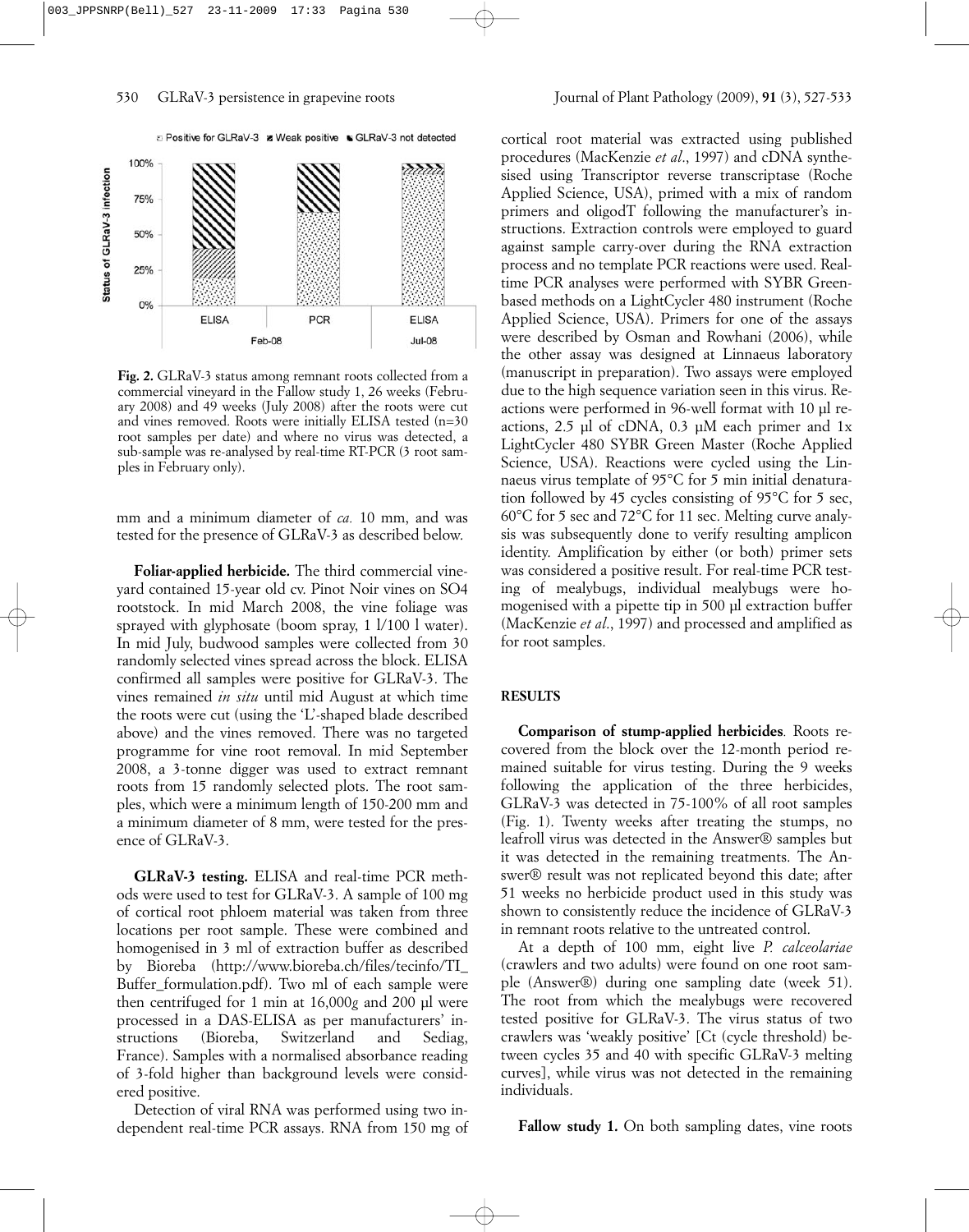were readily recovered from depths ranging from 200–500 mm. The roots were in good condition and suitable for virus testing. The initial ELISA results in February revealed 12 of the 30 root samples (40%) were either positive or weakly positive for GLRaV-3 (Figure 2). Of the remaining 18 samples, three were reanalysed using real-time RT-PCR: leafroll virus was found in two of the samples. Combining both sets of results, leafroll virus was detected in 14 of 30 samples (47%). A total of 20 *P. calceolariae* encompassing juveniles and adults were found on roots recovered from two plots in February. The roots from both plots tested positive for GLRaV-3. Five mealybugs tested positive for GLRaV-3 from one plot, but in the second plot the virus was not detected from any of the six mealybugs tested. On the second sampling date, only ELISA was undertaken and GLRaV-3 was detected in 29 of the 30 samples collected (97%) (Figure 2). No mealybugs were found on this date.

Fallow study 2. Despite a 4-year interval between vine treatment and extraction, remnant roots were readily recovered from each plot. All material was suitable for virus testing. Root samples were initially ELISA tested but no GLRaV-3 was detected. Three samples were re-analysed using real-time RT-PCR; two tested positive. No mealybugs were recovered.

**Foliar-applied herbicide.** Remnant vine roots were readily recovered from each plot and all material was suitable for virus testing. Roots were ELISA-tested. Six months after the foliar application of glyphosate, 13 of 15 (87%) remnant root samples tested positive for GLRaV-3. No mealybugs were recovered.

#### **DISCUSSION**

The vine removal protocols adopted in each vineyard enabled an assessment of the persistence of GLRaV-3 in remnant roots. For many growers the use of herbicide is viewed as a credible strategy for killing grapevines and this action, coupled with the adoption of a suitable fallow period, is thought to effectively prevent GLRaV-3 infection of replanted vines. However, in this study, GLRaV-3 continued to be detected in remnant root samples from all vineyards, regardless of the herbicide used, its use pattern (stump or foliar) or the fallow duration. These data call into question the potential value of herbicides when replanting vineyards, especially the current industry practice based on glyphosate. As far as we are aware, these are the first published data on the persistence of GLRaV-3 in remnant roots.

Unlike stump swabbing, the application of glyphosate to plant foliage is generally the more accepted use pattern for this herbicide. Foliar applications of glyphosate to grapevines are now being used by an increasing number of Hawke's Bay winegrowers. The presence of GLRaV-3 in almost 90% of remnant roots 6 months after treating either stumps or vine foliage suggest that glyphosate use as described here was probably of limited value in killing remnant infected roots and therefore did not reduce the potential for re-infection. It is possible that a fallow period exceeding this timeframe may result in a different outcome and remains to be tested. However, the financial sustainability of an extended fallow period must also be considered. Calls for prolonged delays to re-planting are likely to be financially unattractive to most growers and would probably not be widely supported.

Notwithstanding the financial implications or the use of herbicides, it would appear that the fallow option *per se* may be of limited usefulness. After 4 years of fallow, real-time RT-PCR tests detected GLRaV-3 in remnant vine roots. This result suggests glyphosate applied to vine stumps does not eliminate GLRaV-3, either by killing the roots or more specifically, by destroying phloem structure. This result reinforced the notion that a strategy to eliminate GLRaV-3 appears compromised where there is little or no attempt to remove remnant roots.

The excavation of remnant roots in 'Fallow study 1' where herbicide was not applied, highlighted the disparity between test results undertaken at different times of the year from samples collected in the same block. In February 2008 (southern hemisphere summer), only 40% of ELISA-tested remnant roots were positive for GLRaV-3. ELISA conducted five months later (July, mid winter) showed 97% virus-positive samples. It is not immediately apparent why the results were so different but seasonal changes may have influenced virus replication. Regardless of cause, the results highlighted that like budwood (Teliz *et al*., 1987; Matthews, 1996), the timing of root collection and its testing are important parameters when attempting to detect leafroll viruses.

The discovery of *P. calceolariae* mealybugs on remnant roots at 6 and 12 month intervals after treatment, adds a further dimension to this issue. The results suggest that this species of mealybug was sustained by remnant vine roots for at least 12 months and continued to host the virus. It is therefore likely that these mealybugs are capable of transferring GLRaV-3 to healthy vines in newly replanted vineyards. This combination of factors for root-colonising species of mealybugs such as *P. calceolariae* has the potential to undermine the intent and future success of strategies like the grafted grapevine standard.

These results suggest that mealybugs colonising roots may be of far greater importance than previously thought. We recently observed *P. calceolariae* colonies on the roots of young vines lifted just 12 days after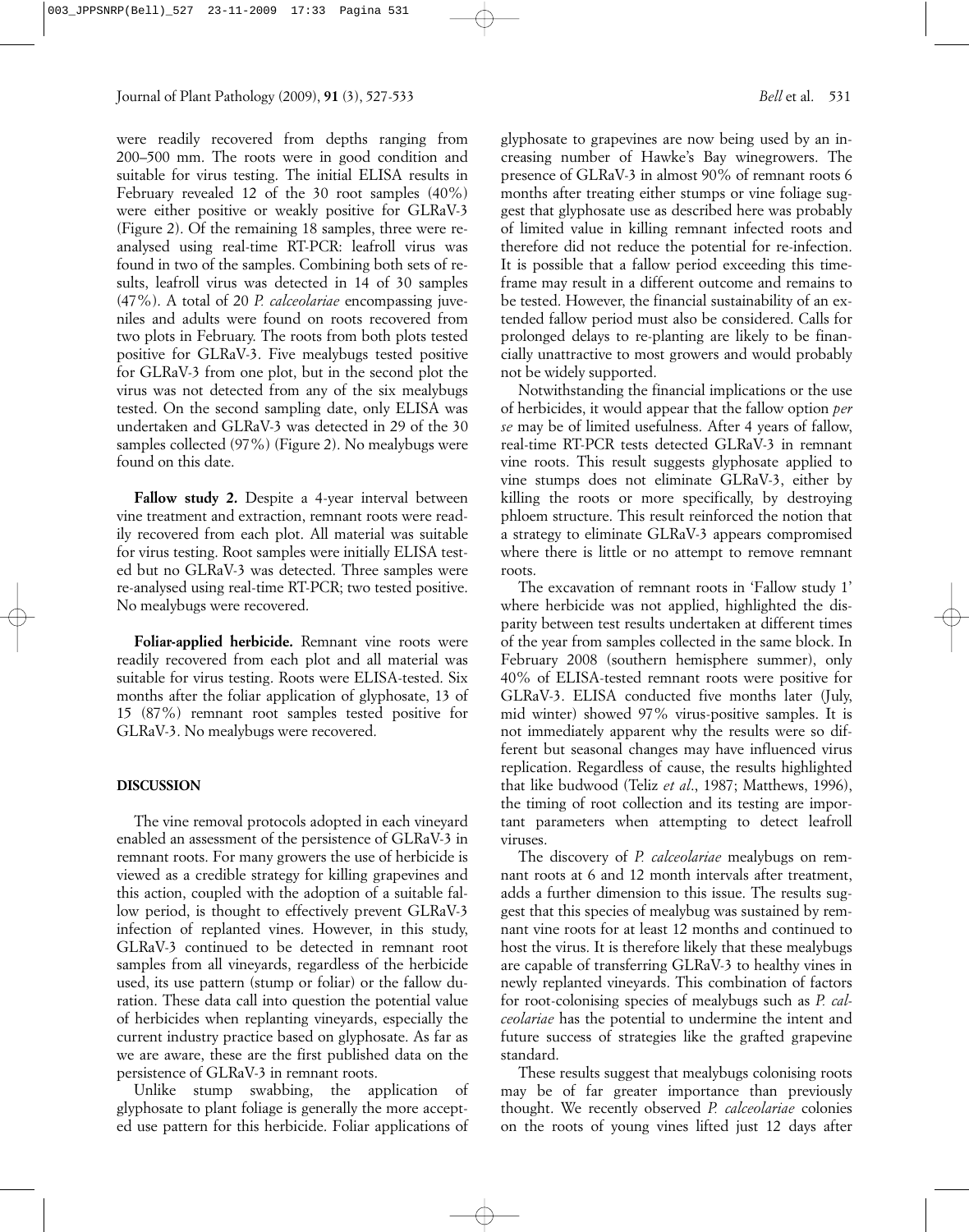planting. Washed and bare-rooted before planting, it was unlikely mealybugs were introduced with the young vines. Instead, observations during planting suggest that the source of the infestation was the remnant roots of vines removed four years earlier. In South Africa, the vine mealybug (*Planococcus ficus*) was seen on remnant roots of vines that had been removed two years earlier (Walton and Pringle, 2004). In New Zealand, *P. calceolariae* is widely distributed throughout most of the country, so it is probable that many vineyards host significant populations in the soil and on the roots of many weed species. The movement patterns of mealybugs through the soil both between healthy and infected vines and between vines and weedy hosts should be examined further. These data support the idea first proposed by Pietersen (2004), that the resumption of feeding by viruliferous mealybugs moving from virus-infected remnant roots to the developing roots of virus-free vines may be an important component of GLRaV-3 transmission and spread. Further studies are planned to determine whether mealybugs can acquire GLRaV-3 from remnant vine roots and subsequently infect healthy vines with grapevine leafroll disease.

For the New Zealand wine sector, these issues are crucial to defining the role that remnant vine roots and subterranean mealybugs play in perpetuating the cycle of GLRaV-3. There is certainly increasing evidence that the association between mealybugs and remnant roots has a significant influence on the fate of re-planted vineyards. Should the evidence support this view, we envisage that economic necessity will compel wine sectors around the world to review protocols for vine removal and vector management, both above and below ground.

#### **ACKNOWLEDGEMENTS**

We gratefully acknowledge financial assistance given by New Zealand Winegrowers and Hawke's Bay Winegrowers Association Inc., and the cooperation of vineyard personnel. Herbicide products were kindly supplied by Dow AgroSciences and DuPont New Zealand. Professor Gerhard Pietersen (University of Pretoria, South Africa) and two anonymous reviewers provided helpful comments to an earlier version of the manuscript. Finally, this research owes much to the guidance of Dr. Rod Bonfiglioli who, after a short illness, passed away on 14 May 2009.

#### **REFERENCES**

Bonfiglioli R.G.E., Hoskins N., Edwards F., 2002. Grapevine leafroll virus type 3 spreading in New Zealand. *The Australian and New Zealand Grapegrower and Winemaker* **457**: 58-61.

- Bonfiglioli R.G.E., Hoskins N., 2006. Managing virus in New Zealand vineyards. *The Australian and New Zealand Grapegrower and Winemaker* **515**: 43-46.
- Bonfiglioli R.G.E., Stewart D., 2005. Learning about leafroll 3. *New Zealand Winegrower* **9**: 88-90.
- Chamberlain E.E., 1967. Leaf roll virus in the grapevines. *Wine Review* **4**: 29-32.
- Chamberlain E.E., Over de Linden A.J., Berrysmith F., 1970. Virus disease of grapevines in New Zealand. *New Zealand Journal of Agricultural Research* **13**: 338-358.
- Charles J.G., 1981. Distribution and life history of the longtailed mealybug, *Pseudococcus longispinus* (Homoptera: Pseudococcidae) in Auckland vineyards. *New Zealand Journal of Zoology* **8**: 285-293.
- Charles J.G., 1993. A survey of mealybugs and their natural enemies in horticultural crops in North Island, New Zealand, with implications for biological control. *Biocontrol Science and Technology* **3**: 405-418.
- Charles J.G, Cohen D., Walker J.T.S., Forgie S.A., Bell V.A., Breen K.C., 2006. A review of the ecology of Grapevine Leafroll associated Virus type 3 (GLRaV-3). *New Zealand Plant Protection Society* **59**: 330-337.
- Freeborough M-J., Burger J., 2008. Leafroll: Economic implications. *Wynboer: A Technical Guide for Wine Producers*. December 2008. http://www.wynboer.co.za/recentarticles/ 200812-leafrol.php3. Accessed 12 December 2008.
- Godfrey L.D., Pickel C., 1998. Seasonal dynamics and management schemes for the subterranean mealybug, *Rhizoecus kondonis* Kuwana, pest of alfalfa. *Southwestern Entomologist* **23**: 343-350.
- Golino D.A., Sim S.T., Gill R., Rowhani A., 2002. California mealybugs can spread grapevine leafroll disease. *California Agriculture* **56**: 196-201.
- Golino D.A., Weber E., Sim S.T., Rowhani A., 2008. Leafroll disease is spreading rapidly in a Napa Valley vineyard. *California Agriculture* **62**: 156-160.
- Golino D.A., Almeida R., 2008. Studies needed of vectors spreading leafroll disease in California vineyards. *California Agriculture* **62**: 174.
- MacKenzie D.J., McLean M.A., Mukerji S., Green M., 1997. Improved RNA extraction from woody plants for the detection of viral pathogens by reverse transcription-polymerase chain reaction. *Plant Disease* **81**: 222-226.
- McKissock A., 1964. Two important virus diseases of grapevines in New Zealand. *New Zealand Journal of Agricultural Research* **108**: 332-339.
- Mannini F., Vincenzo G., Credi R., 1998. Heat-treated versus virus-infected grapevine clones: Agronomical and enological modifications. *Acta Horticulturae* **473**: 155-163.
- Martelli G.P., Agranovsky A.A., Bar-Joseph M., Boscia D., Candresse T., Coutts R.H.A., Dolja V.V., Falk B.W., Gonsalves D., Hu J.S., Jelkmann W., Karasev A.V., Minafra A., Namba S., Vetten H.J., Wisler C.G., Yoshikawa N., 2005. Family *Closteroviridae.* In: Fauquet C.M., Mayo M.A., Maniloff J., Desselberger U., Ball L.A. (eds.), Virus Taxonomy. Eighth Report of the International Committee on Taxonomy of Viruses, pp. 1077-1087. Elsevier-Academic Press, Amsterdam, The Netherlands.
- Martelli G.P., Boudon-Padieu E., 2006. Directory of infectious diseases of grapevines. *Options Méditerranéennes* Series B, **55**: 11-201.